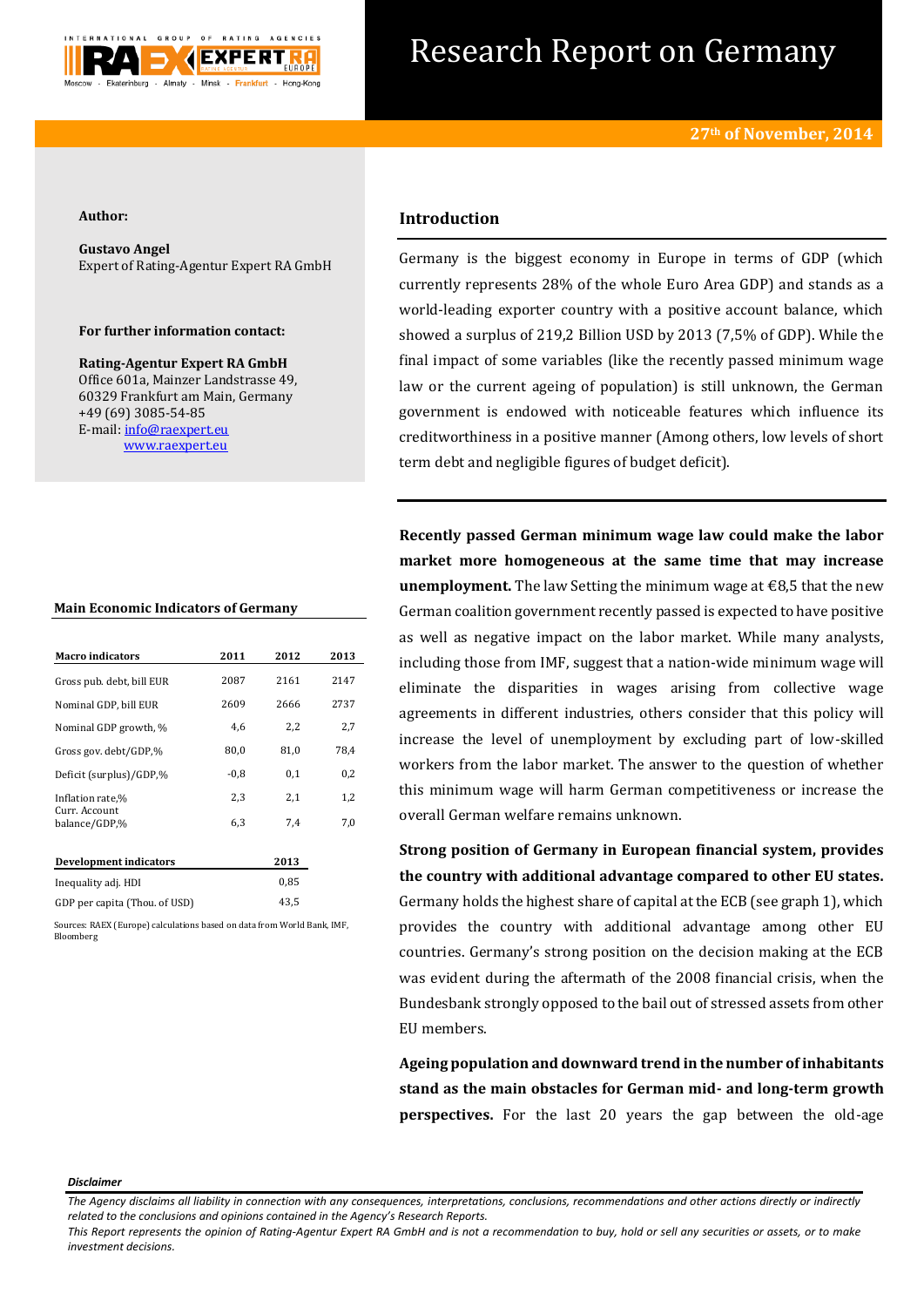**Graph 1:** Paid-up subscriptions of euro area national central banks (NCB) to the capital of the ECB

Almaty

rinburg

 $\sim$   $\epsilon$ 

**EXPERT** 

Hong-Kong



Source: RAEX (Europe) calculations based on data from ECB





Source: RAEX (Europe) calculations based on data from IMF and Eurostat





Source: RAEX (Europe) calculations based on data from IMF

dependency ratio<sup>1</sup> of the Euro area and Germany has widened suggesting that German population is ageing at a higher pace than the average European population (see graph 2). In addition, since the year 2003, the total German population has been steadily declining due to the fact that the country's fertility rate<sup>2</sup> (1,38 in 2012) is below the replacement level fertility rate. This situation poses a risk for the future funding of the German pension system and represents the main obstacle for growth in the mid-term perspective.

**Fiscal budget converged to balance after deficit figures during the aftermath of the 2008 financial crisis.** Despite deficit figures (which reached a minimum value of -4,18% of GDP in 2010) emerged during the aftermath of the financial crisis, the German government has shown great commitment to maintaining a balanced fiscal budget through time. The quick convergence of fiscal budget to a balanced position of 0,18% of GDP in 2013 (see graph 3) is a proof of good quality of the German federal government fiscal policy.

**German GDP has shown a steady concentration on few sectors through time.** In 2013 and during the last years, the three main sectors in Germany (Industry, trade and public administration) accounted for 60% of total GDP (see graph 4). While this strong concentration of GDP may suggest a drawback for Germany, in reality it is the result of the high specialization of the country in those areas, which provide additional comparative advantages for international trade.

**While total government debt stands at high level, short-term debt poses no risk to the creditworthiness of Germany.** Even though current figures of gross government debt to GDP (78,4% in 2013) remain high compared to the country's average trend, this ratio has shown a steady decline over the last 3 years (see graph 5). Additionally, short-term debt represented only 8,14% of GDP and 18,2% of budget revenues.

## *Disclaimer*

**.** 

<sup>&</sup>lt;sup>1</sup> This indicator is the ratio between the total number of elderly persons of an age when they are generally economically inactive (aged 65 and over) and the number of persons of working age (from 15 to 64).

<sup>&</sup>lt;sup>2</sup> The mean number of children that would be born alive to a woman during her lifetime if she was to pass through her childbearing years conforming to the fertility rates by age of a given year. The total fertility rate is also used to indicate the replacement level fertility; in more developed countries, a rate of 2.1 is considered to be the replacement level fertility rate.

*The Agency disclaims all liability in connection with any consequences, interpretations, conclusions, recommendations and other actions directly or indirectly related to the conclusions and opinions contained in the Agency's Research Reports.*

*This Report represents the opinion of Rating-Agentur Expert RA GmbH and is not a recommendation to buy, hold or sell any securities or assets, or to make investment decisions.*